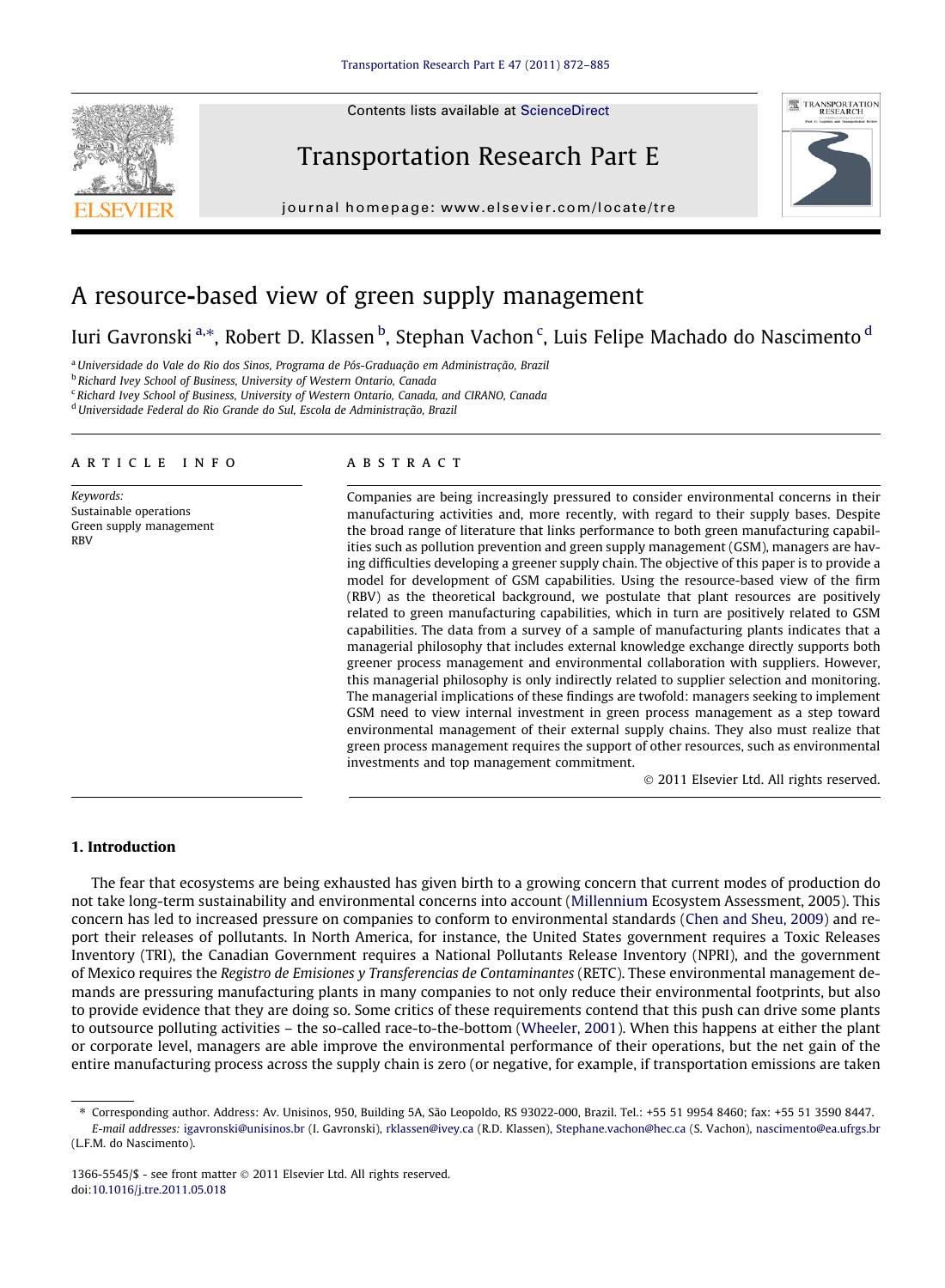into account). For instance, a company can outsource all of its metal surface treatment activities, and the resulting shutdown of the galvanic process lines will reduce its pollutant release levels. However, another plant upstream in the supply chain, perhaps in a country with a less stringent environmental regulation, continues to release the same level of pollutants.

It is likely that in the near future, governments, key clients, and environmental activists will start monitoring the outputs of individual plants or companies, and this increased surveillance eventually will incorporate environmental performance across supply chains. Monitoring the performance of supply chains, while not a current practice, is a strong possibility. In response to a variety of pressures resulting from environmental monitoring, companies could soon be required to submit new environmental reports based on life cycle analysis (LCA) methods [\(Sarkis, 2001\)](#page--1-0) or other systemic approaches.

Given that new requirements are likely to be imposed, managers must be prepared to implement mechanisms at the corporate- and plant-level to assess and improve the environmental performance of their supplier bases. It is this assessment and improvement effort that we refer to with the term green supply management (GSM). Once implemented, GSM is a form of social responsibility imposed on purchasing functions ([Carter and Jennings, 2002\)](#page--1-0). To date, GSM has received considerable attention in the literature (for a review, see [Srivastava, 2007](#page--1-0)). However, none of the reported research provides a process model that can help managers implement GSM, nor does it provide a sound and testable framework that academics can rely on. This paper takes a significant step toward filling this gap.

Our discussion is based on the resource-based view of the firm (RBV) [\(Barney, 1991](#page--1-0)), a theory that postulates companies develop capabilities from their base of existing resources and capabilities and thereby form a path of capabilities development — the so-called path-dependence [\(Dierickx and Cool, 1989](#page--1-0)). We apply the path-dependence concept to derive a model for development of GSM capabilities in a manufacturing plant.

In taking a step toward filling this gap in the research, we make three contributions. First, we define and operationalize green supply management. Supply management is a well-established concept in operations management, but our interviews reveal that the capabilities required for GSM, while related, are different from those of traditional supply management. Second, we propose a framework for developing GSM. Because GSM is a capability that requires more internal effort and external coordination with supplier bases than traditional supply management, we propose that companies should first develop a set of internal resources, then green manufacturing capabilities, then GSM capabilities. Third, we provide empirical evidence that supports the framework for development of GSM capabilities.

The remainder of this paper is organized as follows: Section 2 presents the research model. In this section, we also provide a brief literature review and propose the study hypotheses. In Section 3, we present the data collection and analysis methods that we followed. Section 4 presents the results. Section 5 summarizes our findings, synthesizes the results and compares them with the literature, discusses the limitations of our study, and describes our contributions to theory development. Section 6 concludes the paper by providing implications for managerial practice and offers suggestions for future research.

#### 2. Research model

Fig. 1 shows the theoretical model for the development of GSM capabilities and the essential organizational resources that enable the development of the complex capabilities required to implement GSM practices. However, the capabilities required for GSM are complex, and are dependent on intermediate capabilities. We propose that internal green manufacturing capabilities provide this intermediate step.



#### **Theoretical Model of Development of GSM Capabilities**

Fig. 1. Theoretical model of development of GSM capabilities.